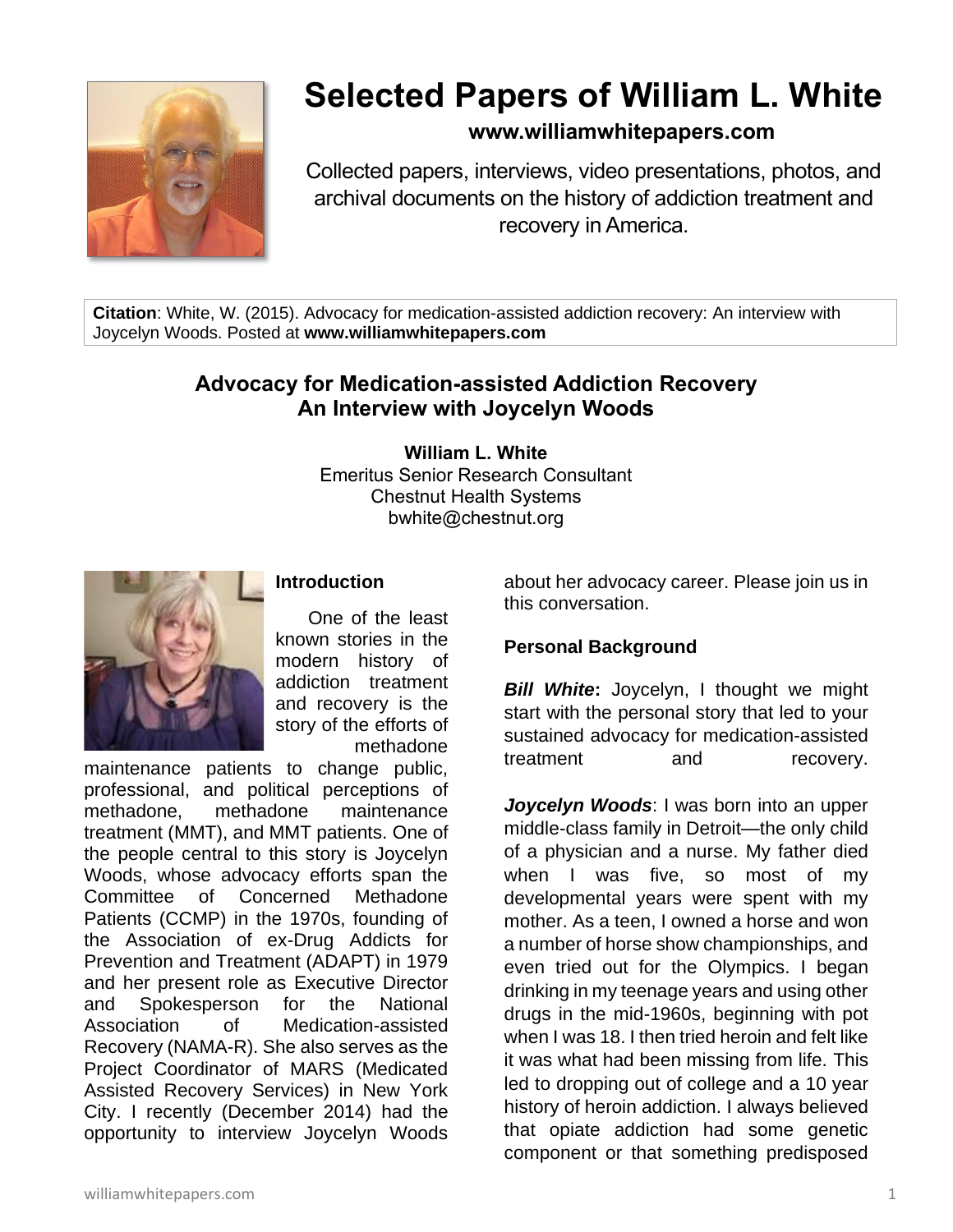some people to opiate addiction, in part because my father was a morphine addict.

I ended up at a city methadone clinic at New York Hospital and the Director of that program, who was also patient, told me in what I recall being 1975 that there was going to be a meeting at Rockefeller that might be of interest to me. It was the Committee of Concerned Methadone Patients (CCMP). I had no idea what it was at the time, but I went to see what it was about. It turned out to be led by the stabilized patients who had become research assistants (RAs) working with Drs. Vincent Dole and Marie Nyswander and who were organizing this patient advocacy group. It was there that I first met Herman Joseph and others who would be important to this advocacy effort.

I recall one speaker who was introduced as a lawyer and spoke about the new methadone "regs" who kept saying, "we have to do this," and, "we have to do that". I turned to the person next to me and said that's really nice for a lawyer to think of us as equal to him. She said, "Whaddya mean, equal? He's a patient on my program." I thought, "Wow, if he can be a lawyer, maybe I can do something other than be a clerk with very bad skills" (I'm a terrible typist when I have to type fast). That started me thinking about going back to college, which I did and graduated in 1984 from Hunter College with a graduate degree in Biological Psychology and a focus on pharmacology and neuroscience (endorphin systems). I did my research at Rockefeller University and published one of the first papers mapping opiate receptors.

As for my advocacy work, I started to get very involved. I went to one meeting and then I went to another meeting and met a few people and we decided that we were going to organize a group to respond to questions that people asked about methadone. What prompted this were little local free newspapers popping up in each community of New York that were publishing these horrible stories about methadone programs. I became the Public Relations Secretary for the CCMP, and my advocacy work progressed from there.

*Bill White***:** Let me ask about some of what you have referenced. Most of the literature about people in recovery working in early addiction treatment programs refer to recovering alcoholics working within the rising alcoholism treatment field or refer to the exaddicts working in early therapeutic communities. It would seem that the presence of methadone patients hired to work in various roles in early methadone clinics is an untold story within the early history of modern addiction treatment. Was the majority of staff in the early clinics primarily former or current patients in recovery?

*Joycelyn Woods***:** Yes, and they worked as counselors, some had special management positions like community liaison or court liaison and, in the clinic I was in, as the Director of the program. I would say about half of the staff were patients or former patients, and they understood treatment from the patient's perspective and went out of their way to help. I remember running in to one such counselor a block or two from the clinic because I lived in that area. When I asked how he was, he greeted me and said, "I've got to go over to the bank. I have a patient in the hospital who needs to pay his rent. So, I went and got a letter from him and went to the bank and got a check so I could go over and pay his rent for him." That kind of effort was common then. They don't do that today.

*Bill White:* Now, could you elaborate on your decision to go back to school? Was that, in part, a result of your early advocacy interests?

*Joycelyn Woods***:** It goes back to that lawyer Pat Benedetto talking at the early CCMP meeting. Realizing he was a patient raised the way I thought about my own possibilities. But when I first went back to school, I did not have any specific goal but like everybody else around me I had some aspirations of becoming a counselor. Within a year, I realized I didn't want to be a counselor; I wanted to be an advocate. Then, I decided that I would rather be an administrator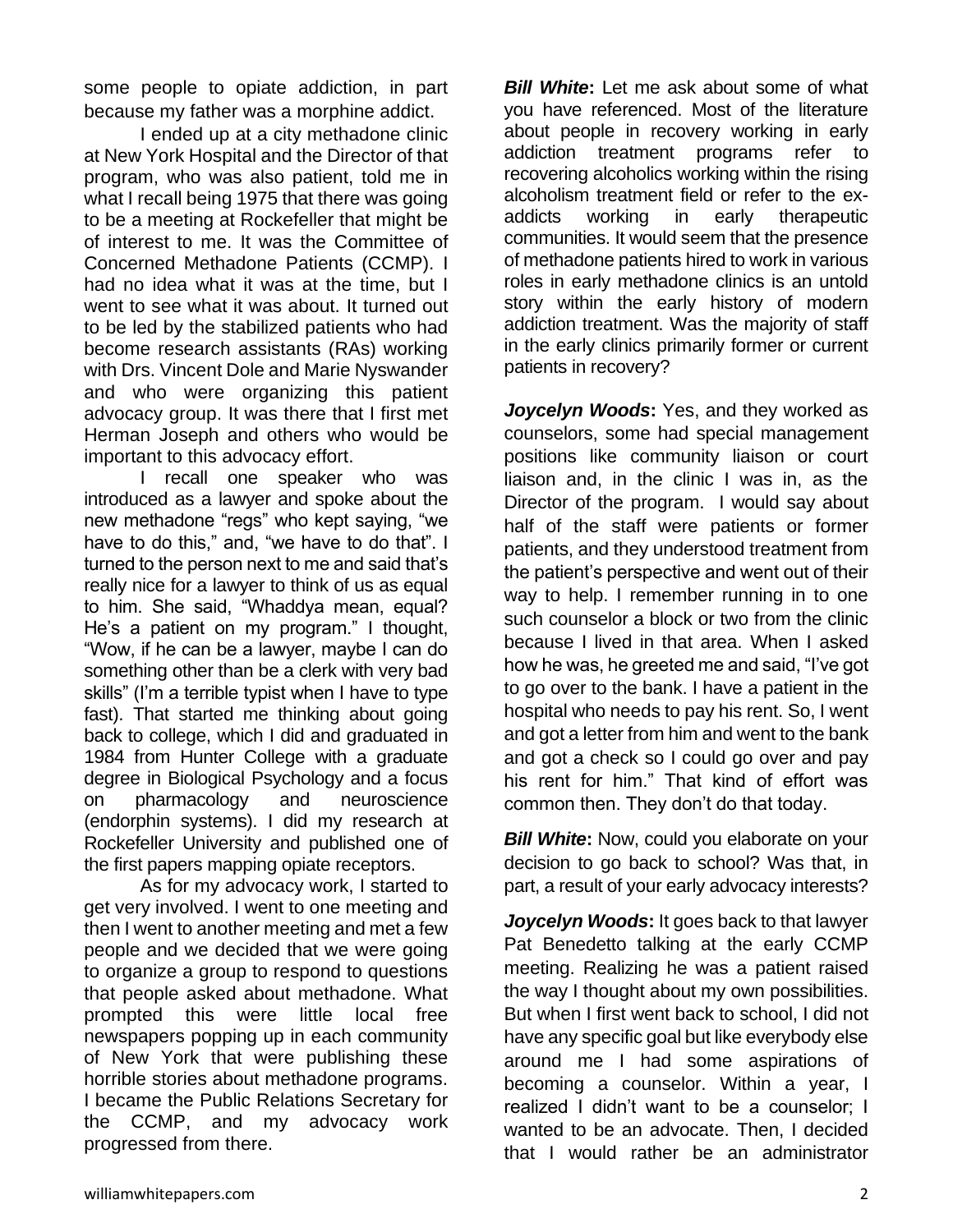because I would have more control over things. And right around that time the discovery of endorphins was announced. That's when I really started thinking about going into research. So my last year in a bachelors' program, I totally switched everything and stayed for another year to study anatomy and physiology and to shift my specialty to physiological psychology. I then continued at the City University of New York (Hunter College) to complete a Master's program in what Hunter College then called Biological Psychology. I completed by B.A. in 1981 and my M.A. in 1984.

#### **Early Work at Rockefeller and NDRI**

*Bill White***:** Could you kind of describe the evolution of the roles you filled once you began working in the research and advocacy fields?

*Joycelyn Woods***:** Well, I started out at Rockefeller University because you had to pick a mentor as you get into a graduate program and I chose one from there. I had a clinical psychology neuroscience and then a straight research neuroscience program and the head of the Department at Hunter College at that time recommended a person at Rockefeller as a mentor. So, I called Sarah Leibowitz who studied feeding behavior. She wanted someone to do studies on endorphins and feeding behavior. She had discovered that norepinephrine initiated feeding. I started working at her lab to earn some money, which was my first job. I did meet Drs. Dole and Nyswander during my time at the lab. I was leaving the lab one day and as I was walking down the main driveway who do I see but Ghinny Orraca walking up the driveway towards me. Ghinny was the 3<sup>rd</sup> patient in treatment and worked with Drs. Dole and Nyswander. As we were talking, a car pulled up to park and Ghinny said, "Wait a minute. There's somebody here I want you to meet." It was Dr. Nyswander. She was like Loretta Young she had a

Pendleton plaid skirt and sweater on and did a kind of twirl as she got out of the car. While I was in the lab, Dr. Liebowitz asked me if I would go to Dr. Dole's office to borrow a book that contained a chapter that he had written on opiate receptors. I remember being very nervous because I had not met him before then. It wasn't until the 1990s that I really talked to him a good deal as part of my early work with NAMA.

**Bill White:** If I remember correctly, you went from Rockefeller to the National Development and Research Institutes (NDRI) as part of the International Work Group on AIDS and IV Drug Use.

*Joycelyn Woods***:** Yes, that was in 1988. At the time, the AIDS epidemic was really raging. People were getting sick and dying and nobody could figure out what was wrong with them. I know now they had AIDS. I was very fortunate to be hired by NDRI as a project director working under Dr. Don Des Jarlais. I also played a role in helping prepare the innumerable published papers that came out of that project. That work was extended in my role as Senior Research Associate for the Chemical Dependency Research Working Group. This latter work was designed to respond to rapidly evolving drug trends in New York City, particularly the surging of crack cocaine use. We prepared papers on a wide variety of issues and hosted training symposia for front line treatment providers and allied health professionals.

#### **NAMA-R**

**Bill White:** Two of the roles that you are most known for are your leadership in NAMA and your work with the MARS project. Could we begin with how the former began?

*Joycelyn Woods***:** My work with what is now known the National Alliance for Medication Assisted (NAMA) Recovery began in 1988. I got a call from Ghinny Orraca, who was the patient representative at Beth Israel and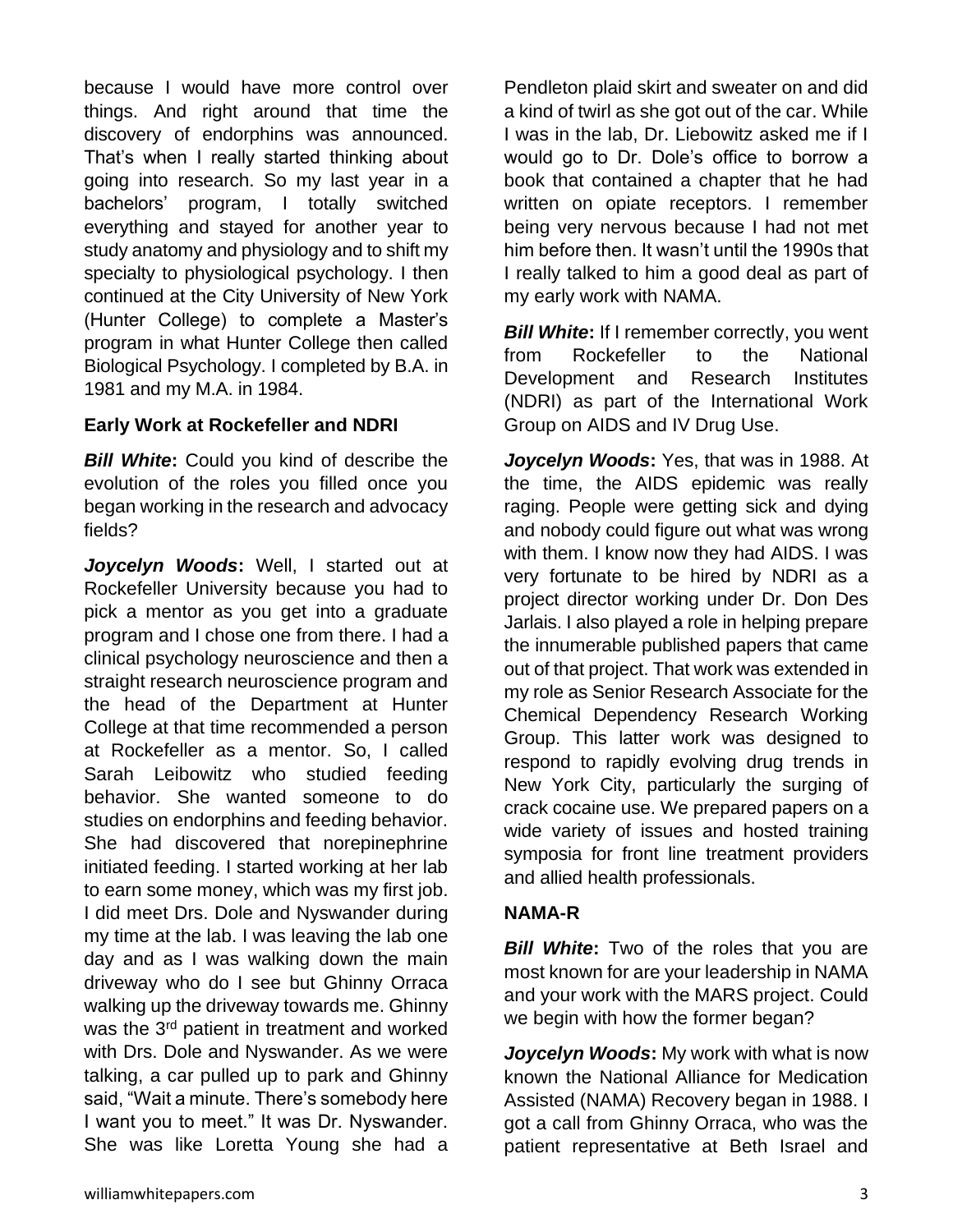President of CCMP. Bob Newman and Nina Peyser, in response to the AIDS epidemic, had begun asking the RAs that were around at that time to meet with them. They decided that addicts needed an advocate. I was talking to Ghinny and he said, "By the way, they're having a meeting you'd probably be interested in it. Why don't you come by?" And so that was how I walked into NAMA. At that time, they were just figuring out the name of it. They were making everybody come to the meetings at first and the minute that Nina Peyser said that nobody had to come, only two people showed up: Stan Novick and me. There we were with Nina Peyser, sitting at this big board table at Beth Israel with me at one end, Stan at the other end, and Nina's in the middle. We're all sitting there trying to figure out what to do  $$ at this point I realized it could be the end of the idea of an advocacy group or we could give it a try. So finally I said, "Stan, if you'll be President, I'll do the work." So, he agreed to that, and that's how NAMA began its work. We never dreamed it would be a national organization. Someone sent us money wanting to be a member. We never thought of having members so we sent the money back. I remember doing that several times. I saw NAMA as a small group of patients and professionals in New York working on policy. But once we starting going to conferences and professionals brought out materials back to patients – and it only took a few times mind you – we got letters about membership and patients wanting to start a chapter. What! Oh my word we never ever imagined that. We would also get letters from patients all over the U.S. and in fact other countries too. John Mordaunt, who started Frontliners in the UK was the first methadone patient to go on UK television with AIDS. Many of the letters were written by hand and some of the patients could barely write – they were just not use to writing letters but they thought it was important to tell us how much NAMA was needed. We decided that we – well I

should write back to everyone and I did for several years. I still have those letters and they are so touching.

*Bill White*: What do you think have been NAMA Recovery's most important accomplishments?

*Joycelyn Woods***:** When NAMA started in 1988 the average dose was below 35 mgs, one-third of the programs would not tell patients what dose they were one because they thought that patients would compete. It was called Blind Dosing and the dumbest thing – well one of the dumbest things that was done. What responsible adult would take a narcotic and not know their dose? Programs continually infantilized patients. When I went to the first methadone conference in the role of NAMA, I was told by a social worker that it probably was not a good idea for patients to be there. When I asked why she said, "Well you might see something". Right, I and other patients might see what is supposed to be done that programs are not doing. NAMA brought up a lot of these issues and made professionals think about it. I recall a California program that had in its patient handbook that complaining about their treatment was a reason for discharge. I couldn't believe it, so he sent the patient handbook. Now that is outrageous. If you are paying hundreds of dollars for treatment you have a right to complain if something is wrong.

Also, being part of the committee that wrote the new regulations was an important accomplishment. There was a big issue over patients being able to get a month's medication and the other issue that I kept bringing up was that patients needed to have input into the policy of the program. When the regulations came out actually they were very smartly written with just the bare minimum in the Federal Code and that included guidelines for take home with up to a month and also a means for patients to have input into program policy. Most programs have what are called Patient Advisory Committees. All the important stuff went into Best Practices so when issues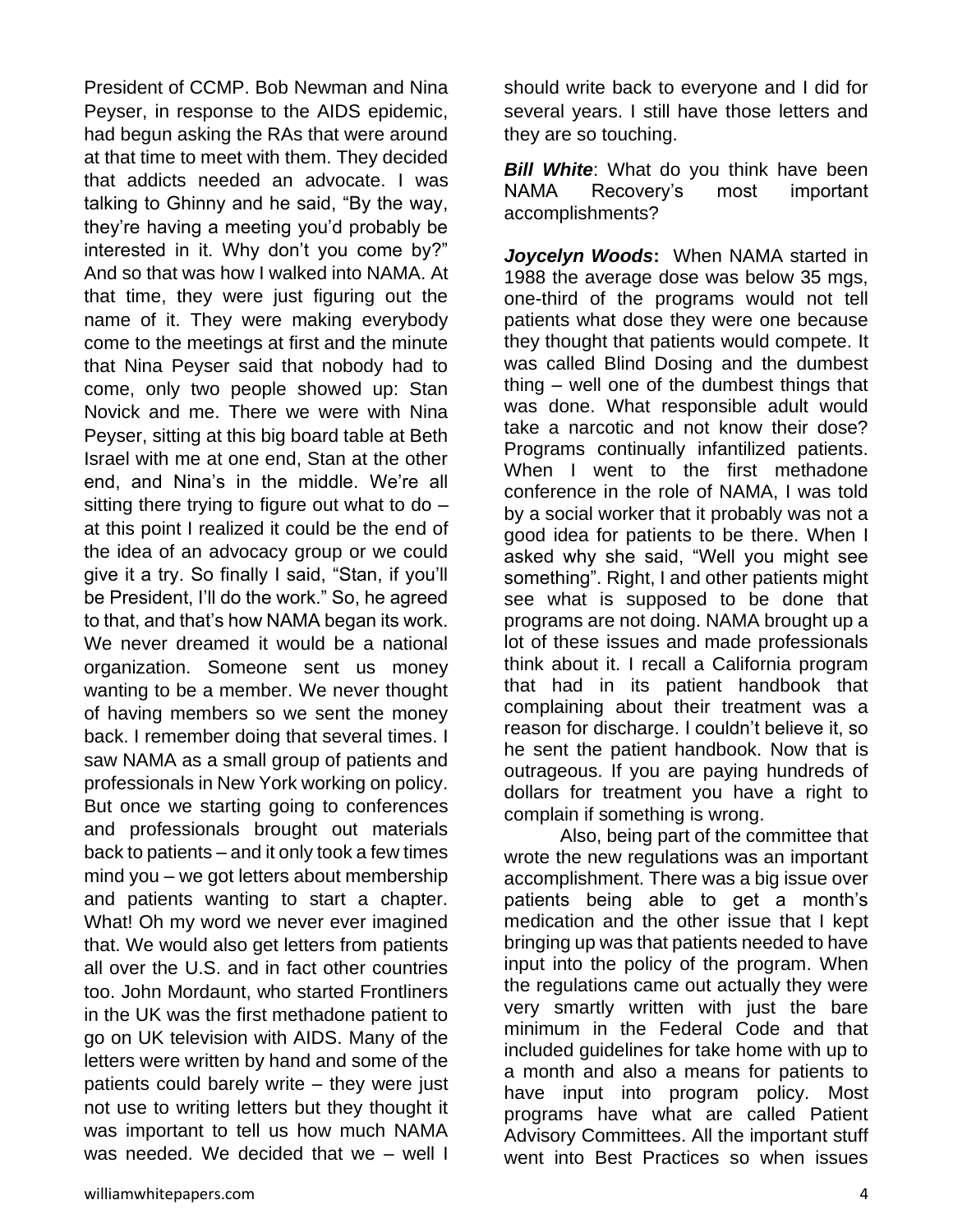change they can be adjusted and you don't have programs spending time on procedures that make no sense.

*Bill White***:** And how did you get involved in the MARS project?

*Joycelyn Woods***:** Well, Mark Perinno, President of AATOD (President American Association for the Treatment of Opioid Dependence) called me to say that CSAT [Center for Substance Abuse Treatment) was going to be awarding grants for recovery support services and that he felt NAMA was exceptionally qualified to do such work. The timelines did not allow us to respond at that time but we eventually applied for one of those grants and we were informed in October 2006 that we had been awarded funding. The project was called Medication Assisted Recovery Services (MARS, [http://marsproject.org/\)](http://marsproject.org/). It was developed in collaboration with NAMA Recovery and with support from the Albert Einstein College of Medicine. Walter Ginter has served as the Project Director and I've been the Project Coordinator. My primary role has been to do design and deliver the core training. The primary function of MARS is to help medication-assisted treatment (MAT) programs develop a holistic approach that includes MAT education and a supportive peer community and to help traditional abstinence-based programs integrate medication-assisted treatment into their other services.

When we wrote the grant, we had no idea how important MARS would eventually be in helping elevate the quality of medication-assisted treatment. But NAMA-R had been in existence then almost 20 years and we knew what patients were hungry for – basic information about MAT. We have begun the process of changing how professionals see MAT patients and changing how MAT patients view themselves. And we have begun to change what has too often been an adversarial counselor-patient relationship in MAT.

## **The Evolution of Methadone Maintenance**

*Bill White***:** As a patient and an advocate, you've had an opportunity to experience and observe the evolution of methadone maintenance in the U.S. How would you describe this evolution?

*Joycelyn Woods***:** There have been many changes, both good and bad and many of the latter were unanticipated. In the beginning, it was a free-for-all. There was a new program opening in New York every month. There was methadone all over the place, and people were selling it in the streets. You didn't have to pick up medication daily during those earliest days because nearly everybody got take home medication. Restrictions on take-homes really didn't start happening until the regulations came in to place after it was recognized that deaths could occur during methadone induction, and the program needed to know that the patient was taking their medication. That may have been an area where Dr. Dole failed: he thought that if he provided the formula to guide doctors overseeing methadone maintenance that all would work well, but he underestimated the consequences of doctors not understanding opiate addiction and changing the protocol because of one patient doing something. Lacking was a formal training of physicians in the nuances involved in the clinical management of MMT. The medical schools are even more responsible and that continues to this day with physicians receive no training in addiction. It was assumed that doctors could do this but the range of expertise was all over the place. And there were abuses, from doctors that charged exorbitant fees to those who expected sexual favors for medication. There was no control over that. That's in part why a system was created where doctors could be trained and attached to a clinic.

*Bill White***:** Do you see the quality of methadone maintenance in the United States better today than during those early years?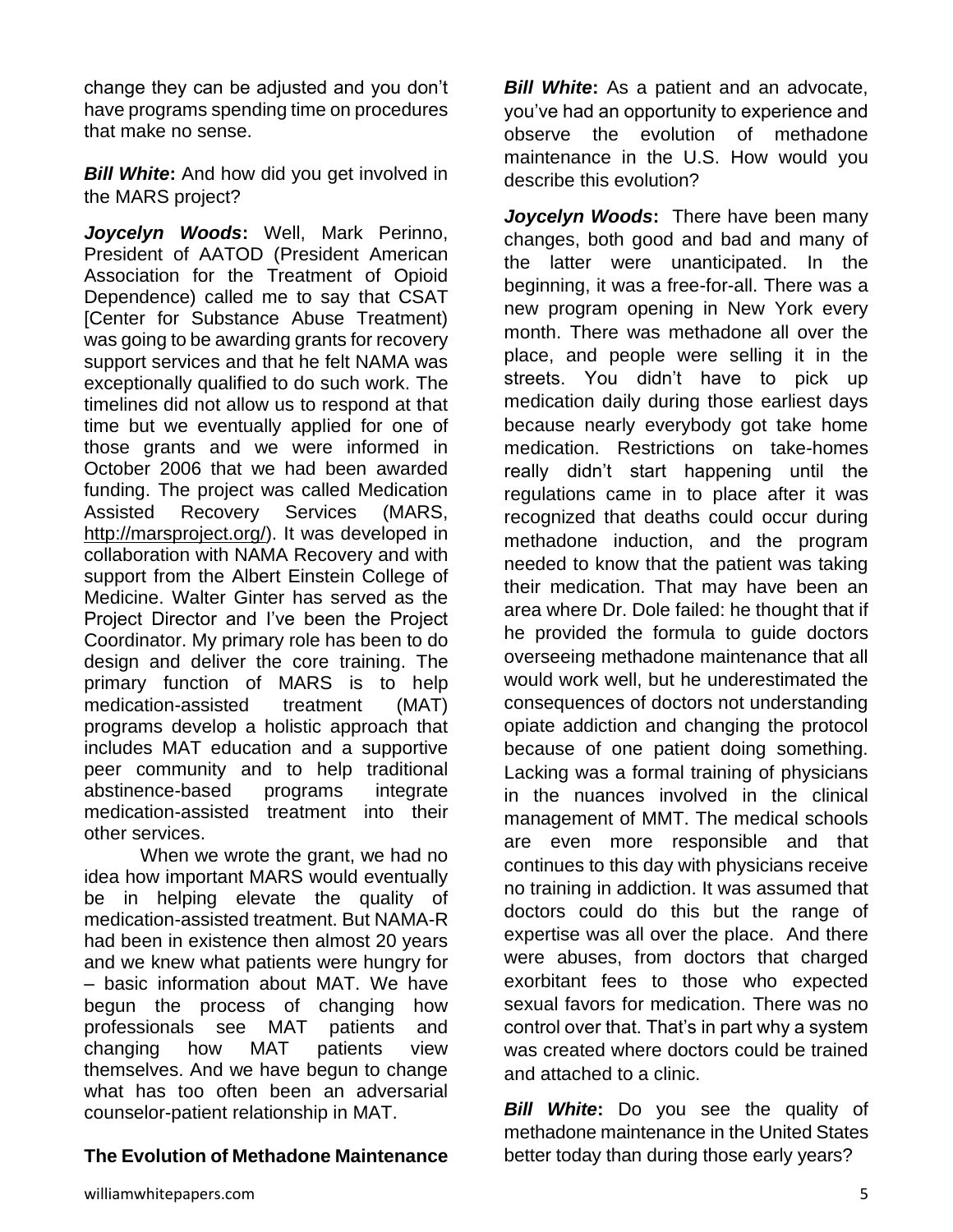*Joycelyn Woods***:** I think that if you look at the whole system, the quality is better today, but it remains mixed. There are pockets of clinics that are horrible and there are clinics that are really good. The early years were guided a great deal by intuition, and Dole and Nyswander made some very good guesses, but other practices evolved as MMT spread that were very destructive. These included low dose clinics, arbitrary limits on the duration of MMT, blind dosing, and reducing methadone dose as a form of discipline. Fortunately, most of these practices have been abandoned, in part, under the influence of the federal regulations. Under dosing of patients was a problem for twenty years before the low does versus high dose controversy was resolved. As for arbitrary limits on methadone maintenance, there were some clinics that actually encouraged patients to leave treatment as was encouraged by the early regulations that required written justification for MMT after two years. What happened was that Dole did this huge study following people who had left MMT and found out that most were either in jail, dead, or back in treatment, so they realized at that point that it was not a good idea to leave treatment. Poor clinical practices eventually gave way to improved clinical practice, but we still have a long way to go. For example, people in Johnson City, Tennessee have been trying to establish a treatment clinic there for twenty years and have finally gotten a lawyer who is using the ADA to overcome some of the past efforts to block opening the clinic. The local comments resisting the clinic are very depressing and this is in an area with a high opioid overdose rate. The places where clinics are needed the most are often the most resistant because of their misconceptions about medication and its potential role in supporting long-term recovery. It's the patients who have benefited from medication and the families who have lost someone to addiction that are

finally organizing to counter such ignorance and resistance.

#### **Methadone Myths**

*Bill White:* You have played an important role in educating patients, professionals, policy makers and the public about methadone. What do you see as the myths that continue to be pervasive about methadone?

*Joycelyn Woods***:** Well, there is still the perception that methadone is a narcotic drug used primarily to get high. There's still that perception that MMT patients get high on stabilized doses of methadone. I just read this crazy paper from this guy in Long Island who talks about "lurid euphoria" from methadone. When you take any psychotropic drug, you feel an effect, but that's not euphoria. If you think the effect of a daily methadone dose is euphoria, you've never experienced euphoria. A patient may experience sedation effects during induction, but that's not the same as euphoria. The stereotype of a methadone patient sitting around stoned and nodding off as an effect of MMT is ridiculous, but unfortunately that is the image.

*Bill White:* One of the other continued criticisms of MMT is that methadone just substitutes one drug for another. What is your response to this criticism?

*Joycelyn Woods***:** Well, the pharmacological profile of methadone and heroin are quite different. Methadone is a long-acting legally prescribed medication, while heroin a shortacting illicit drug. To be sure methadone is a powerful narcotic, which you need it to block the effects of heroin, but it has very unique properties. When taken in a steady daily dose, it has a normalizing effect rather than an intoxicating effect that would interfere with physical and social functioning. If you asked most methadone patients what it feels like to be on methadone, most will say, "Normal." Herman Joseph and I once did a chart comparing methadone and heroin to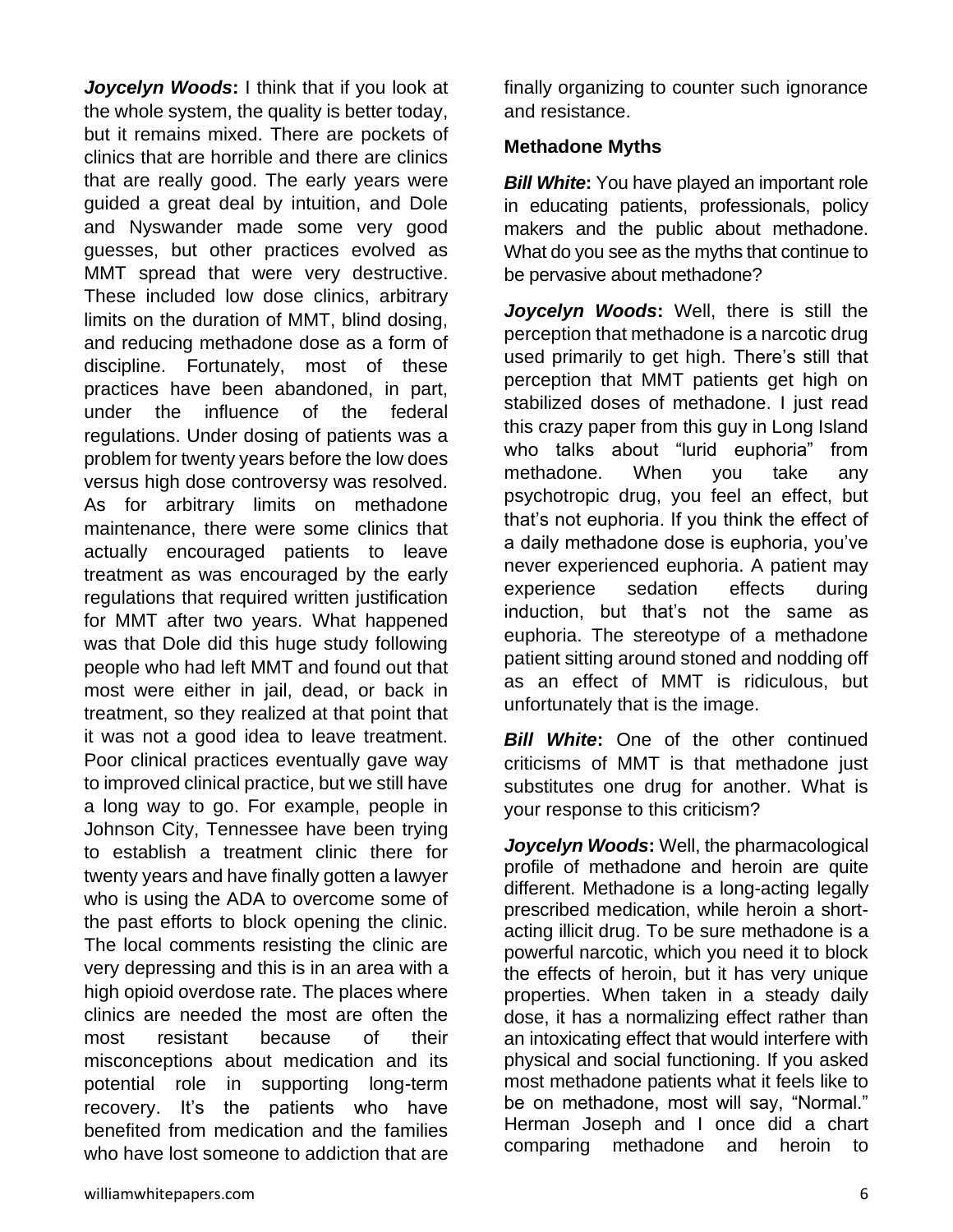challenge this whole notion of "substitution." When you call methadone a substitute for heroin, you totally blur these differences. The choice of the word, "substitution," is probably one of the poorest choices in the history of methadone treatment. MMT providers in American have mostly abandoned it, but its use is still common in Europe. Even patients often see methadone as just a substitute in Europe, so of course they are unhappy because they have expectations.

*Bill White***:** There has been great alarm about the increase in methadone-related deaths in the U.S. with many people assuming this is a consequence of the use of methadone in the treatment of heroin addiction.

*Joycelyn Woods***:** MMT programs are sitting ducks for attacks following methadonerelated deaths, but the truth is that most of these deaths are a consequence of prescriptions of methadone for pain. The deaths of MMT patients beyond the induction period are usually a consequence, not of methadone, but use of alcohol and/or illicit drugs in addition to methadone.

Some people believe that once on methadone you never get off. That's silly people get off of methadone all the time, and for some it is easy and for some it is difficult. No it is not like tapering from heroin, and that is again because of their pharmacological profiles. Usually, if it is difficult it is because they are not being sensible about tapering and they do it too fast. Getting off is easy the hard part is staying off because 80% will relapse within two years and be back in treatment starting all over – that is if they survive the relapse. The goal of methadone treatment is not getting off; rather it is getting a life!

Another myth is that methadone makes you drink or use cocaine. Patients that think that way are just not taking responsibility for their actions. In fact I know of some so called persons in recovery that blame methadone for their behavior.

I have also learned that nearly every country has its own set of myths about methadone. In the U.S., it is that it gets in your bones, and in Europe it does things to your stomach. And that's a people thing – we like to blame problems on something else rather than taking responsibility for it or trying to figure out what is going on.

## **Methadone and Recovery Status**

**Bill White:** An interesting question arises among those working on a definition of addiction recovery. The question is: Are patients in MMT in recovery?

*Joycelyn Woods***:** I happen to like SAMHSA's definition of recovery, which says nothing about abstinence and defines recovery as "a process of change through which individuals improve their health and wellness, live self-directed lives, and strive to reach their full potential. Other definitions are so complex; SAMHSA's is simple--perfect. Patients in MMT whose lives fit that description can be said to be in recovery. It's as a simple as that. The recovery term was not used in the early years of MMT because it was associated with NA, and the grief MMT patients often encountered when they tried to participate in NA. The position of many NA groups was that you were not "in recovery" until you stopped MMT—again the equating of medication use and heroin use.

*Bill White*: Have you noticed any changes in the stance of local NA groups in terms of their willingness for MMT patients to claim clean time, speak in meeting, lead meetings, or be involved in service work?

*Joycelyn Woods***:** I hear from people in certain areas that they're welcomed into an NA group, and I think buprenorphine has helped change that. But there's still a frequent stance that you can sweep the floors but you can't speak or hold a service position. It's pretty bizarre really. I mean you could be selling drugs out on the street and getting high, but as long as you have not taken anything in the past twenty-four hours, you can share at an NA meeting, but if you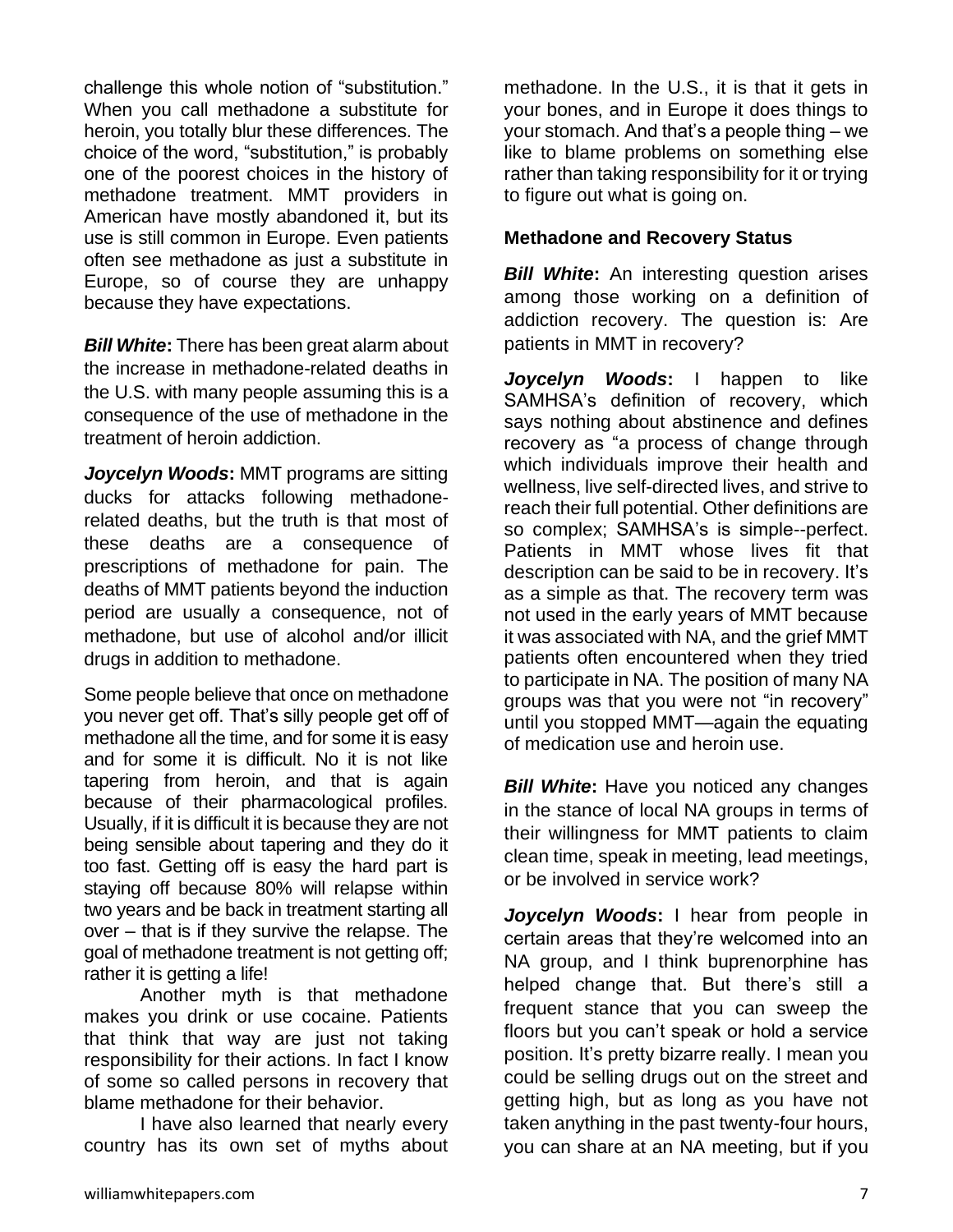are an MMT patient who has not used anything for years other than your medication (as prescribed) and have worked and supported your family, pay your taxes and are considered an upstanding member of your community except that you cannot share at some NA meetings. That's crazy, but fortunately, is changing in a lot of groups. Such negative attitudes toward MMT effect how patients see themselves. When Lisa Mojer-Torres did her survey of MMT patients, what surprised me was how many of them thought of themselves as being in recovery but never verbalized it because of negative attitudes toward methadone. I was even one of the people that didn't want to add recovery to NAMA's name until Lisa told me that. She said, "You'd be really surprised how people think of themselves as in recovery but will not share that with others."

### **Duration of MMT**

*Bill White***:** We touched earlier on arbitrary limits on MMT duration. What have we learned about the optimum time for people to be on medication, and do we know anything about which people do well eventually tapering versus those who are best advised to sustain medication for a prolonged if not lifelong period?

*Joycelyn Woods***:** I don't think we know anything about that yet. It's very iffy. You don't know until you try it. I know people who tapered and did well for ten years and then, all of a sudden, relapsed in their early 50s. Because they did well for so long but now feel shame due to the relapse, they are then hesitant to come back into treatment. Many don't survive.

**Bill White:** The risks of tapering would seem to be enhanced by the lack of any systematic post-treatment check-ups for people leaving MMT. I'm a cancer survivor and will be assertively monitored for the rest of my life. I see no counterpart to that for people following MMT.

*Joycelyn Woods***:** No, there is no such counterpart now. At one point, Beth Israel and this was an influence of Drs. Dole and Nyswander and the RAs because they cared for their patients so they would have patients who had tapered off methadone keep in contact and stop by the clinic once in a while, but there it was not formal and today there is no such routine follow-up care following MMT. There are individual counselors that encourage continued contact, but there is no system of post-MMT recovery checkups.

## **Peer-based Recovery Support and Medication**

*Bill White:* Of interest to me about the work you've done at MARS is the power of adding peer support to MMT. What's been your experience with this so far?

*Joycelyn Woods***:** MARS grew out of the NAMA belief that we as patients need to take control of our own recovery and support each other in the recovery process. NAMA pushed for a MARS project that would allow patients to design and deliver the kinds of peer recovery supports they believed could be most helpful to people. For example, we've had everything from book clubs to advocacy training programs. We now have a group that's writing a recovery book based on their own personal recovery stories. I see this as an extension of what Drs. Dole and Nyswander did when they hired patients. They considered the patients the experts that they looked to for assistance. As methadone treatment became professionalized and many of the RAs retired, what happened was a system of book-learned professionals. Very often they didn't understand the culture that the patients came from or how patients feel when they come into treatment. MARS Projects with peers can take the place that the early RAs served.

*Bill White*: You know, there are a lot of books of recovery stories that have been a great boon to other people seeking recovery,